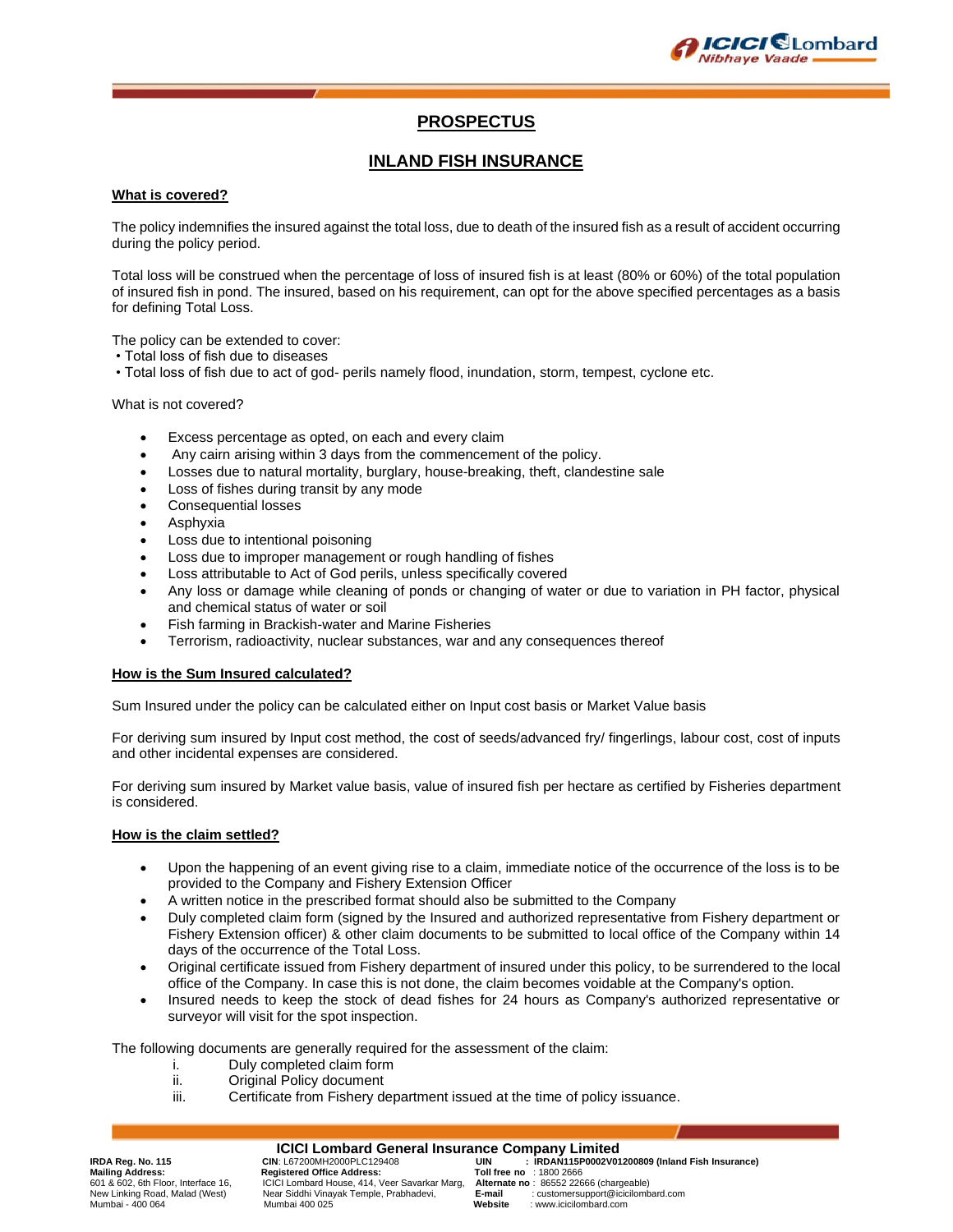

- iv. Certificate from Fishery Extension Officer or any authorized representative from Fishery Department certifying the cause of death and details about the loss
- v. Survey report
- vi. Photographs of dead Insured Fishes. Photograph must be such that it gives the clear idea about number of fishes died
- vii. In case of death due to any disease (if specifically covered under the Policy) all the papers in connection with the Treatment, Diagnosis record received from Authorized representative from Fishery department or Fisher Extension officer
- viii. Revenue Authority certificate in case of Act of God perils.
- ix. Receipts & Bills of expenditures
- x. Books of Accounts and records.

This brochure contains only brief details of the Policy. For further details please refer to the Policy or contact the authorized representative Company, You may also write to us at:

ICICI Lombard General Insurance Company Ltd. ICICI Lombard House, 414, Veer Savakar Marg, Near Siddhi Vinayak Temple, Prabhadevi, Mumbai 400025

### **COMPANY PROFILE**

ICICI LOMBARD GENERAL INSURANCE COMPANY LIMITED is a joint venture company between ICICI Bank Ltd. and Fairfax Financial Holding Ltd., Canada Ltd.

ICICI Bank Ltd., a public financial institution and a diversified financial group offering by itself and through specialized subsidiaries/ affiliates variety of financial products and services, was founded in 1955 at the initiative of World Bank, Government of India and representatives of Indian industry.

Lombard ranks amongst the leading non-life insurance companies of Canada. IL specializes in deploying up-to date technology to offer its clients a complete range of insurance products.

ICICI Lombard General Insurance Company in pleased to bring you an array of insurance products catering to risks specific to the Rural Sector:

- Home Insurance
- Agricultural Pumpset Insurance
- Weather Insurance
- Secure Mind Policy
- Cattle Insurance
- Livestock Insurance
- Motor Insurance (covering Car, Tractors. Two wheelers, Commercial Vehicles)
- Group Health Insurance/ Individual Health Insurance
- Group Personal Accident Insurance/ Individual Personal Accident Insurance
- Fire and Special Perils insurance
- Electronic Equipment Insurance
- Machinery Breakdown Insurance
- Burglary Insurance
- Ali Risks Insurance
- Money Insurance
- **Fidelity Guarantee insurance**

## **ICICI Lombard General Insurance Company Limited**<br>IN : L67200MH2000PLC129408 UIN : IRDAN115P0002V01

Mailing Address:<br>601 & 602, 6th Floor, Interface 16, **Registered Office Address:** Toll free no : 1800 2666<br>601 & 602, 6th Floor, Interface 16, **COLL** Combard House, 414, Veer Savarkar Marg, Alternate no : 86552 22666 (char Near Siddhi Vinayak Temple, Prabhadevi, Mumbai - 400 064 Mumbai 400 025 **Website** : www.icicilombard.com

**IRDA Reg. No. 115 CIN**: L67200MH2000PLC129408 **UIN : IRDAN115P0002V01200809 (Inland Fish Insurance)** 601 & 602, 6th Floor, Interface 16, ICICI Lombard House, 414, Veer Savarkar Marg, **Alternate no** : 86552 22666 (chargeable)